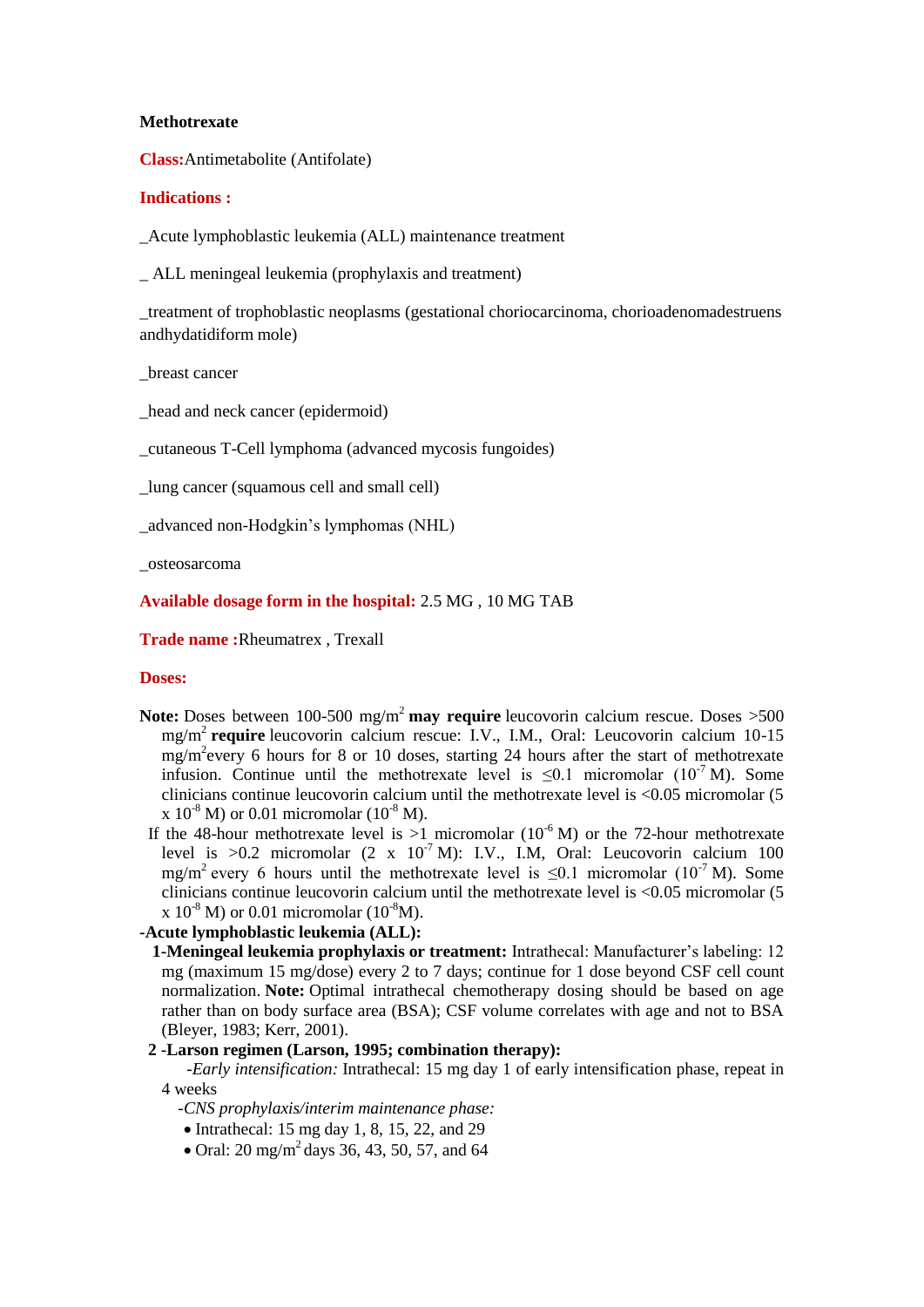*-Prolonged maintenance:* Oral: 20 mg/m<sup>2</sup> days 1, 8, 15, and 22 every 4 weeks for 24 months

from diagnosis

- **3-Dose-intensive regimen (Kantarjian, 2000; combination therapy):**
	- I.V.: 200 mg/m<sup>2</sup> over 2 hours, followed by 800 mg/m<sup>2</sup> over 24 hours beginning day 1, (followed by leucovorin rescue) of even numbered cycles (in combination with cytarabine; alternates with Hyper-CVAD)
	- *CNS prophylaxis:* Intrathecal: 12 mg on day 2 of each cycle; duration depends on risk
	- *Maintenance:* I.V.: 10 mg/m<sup>2</sup>/day for 5 days every month for 2 years (in combination with prednisone, vincristine, and mercaptopurine)
- **-Breast cancer:** I.V.: CMF regimen: 40 mg/m<sup>2</sup> days 1 and 8 every 4 weeks (in combination with cyclophosphamide and fluorouracil) for 6-12 cycles (Bonadonna, 1995; Levine, 1998)
- **- Choriocarcinoma, chorioadenoma, gestational trophoblastic diseases:** 15-30 mg oral or I.M. daily for a 5 day course; may repeat for 3-5 courses (manufacturer's labeling) **or** 100 mg/m<sup>2</sup>I.V. over 30 minutes followed by 200 mg/m<sup>2</sup> I.V over 12 hours (with leucovorin 24 hours after the start of methotrexate), administer a second course if hCG levels plateau for 3 consecutive weeks (Garrett, 2002)
- **-Head and neck cancer**, advanced: I.V.: 40 mg/m<sup>2</sup> once weekly until disease progression or unacceptable toxicity (Forastiere, 1992; Guardiola, 2004; Stewart, 2009)

#### **-Lymphoma, non-Hodgkin's:** I.V.:

- **-CODOX-M/IVAC regimen (Mead, 2008):** Cycles 1 and 3 of CODOX-M (CODOX-M alternates with IVAC)
	- -Adults  $\leq 65$  years: I.V.: 300 mg/m<sup>2</sup> over 1 hour (on day 10) followed by 2700 mg/m<sup>2</sup> over 23 hours (with leucovorin rescue)
	- -Adults >65 years: I.V.: 100 mg/m<sup>2</sup> over 1 hour (on day 10) followed by 900 mg/m<sup>2</sup> over 23 hours (with leucovorin rescue)
- **-Hyper-CVAD alternating with high-dose methotrexate/cytarabine regimen:** I.V.: 1000 mg/m<sup>2</sup> over 24 hours on day 1 during even courses (2, 4, 6, and 8) of 21-day treatment cycles (Thomas, 2006) **or** 200 mg/m<sup>2</sup> bolus day 1 followed by 800  $mg/m<sup>2</sup>$  over 24 hours during even courses  $(2, 4, 6,$  and 8) of 21-day treatment cycles (Khouri, 1998) with leucovorin rescue
- **-Mycosis fungoides (cutaneous T-cell lymphoma):** 5-50 mg once weekly or 15-37.5 mg twice weekly orally or I.M. for early stages (manufacturer's labeling) **or** 25 mg orally once weekly, may increase to 50 mg once weekly (Zackheim, 2003)
- **-Osteosarcoma:** Adults  $\leq 30$  years: I.V.: MAP regimen: 12  $g/m^2$  (maximum dose: 20 g) over 4 hours (followed by leucovorin rescue) for 4 doses during induction (before surgery) at weeks 3, 4, 8, and 9, and for 8 doses during maintenance (after surgery) at weeks 15, 16, 20, 21, 25, 26, 30, and 31 (in combination with doxorubicin and cisplatin) (Meyers, 2005); other combinations, intervals, age ranges, and doses  $(8-14 \text{ g/m}^2/\text{dose})$  have been described (with leucovorin rescue), refer to specific reference for details (Bacci, 2000; Bacci, 2003; Goorin, 2003; Le Deley, 2007; Meyers, 1992; Weiner, 1986; Winkler, 1988)
- **-Psoriasis: Note:** Some experts recommend concomitant folic acid 1-5 mg/day (except the day of methotrexate) to reduce hematologic, gastrointestinal, and hepatic adverse events related to methotrexate.

-Oral: 2.5-5 mg/dose every 12 hours for 3 doses given weekly **or**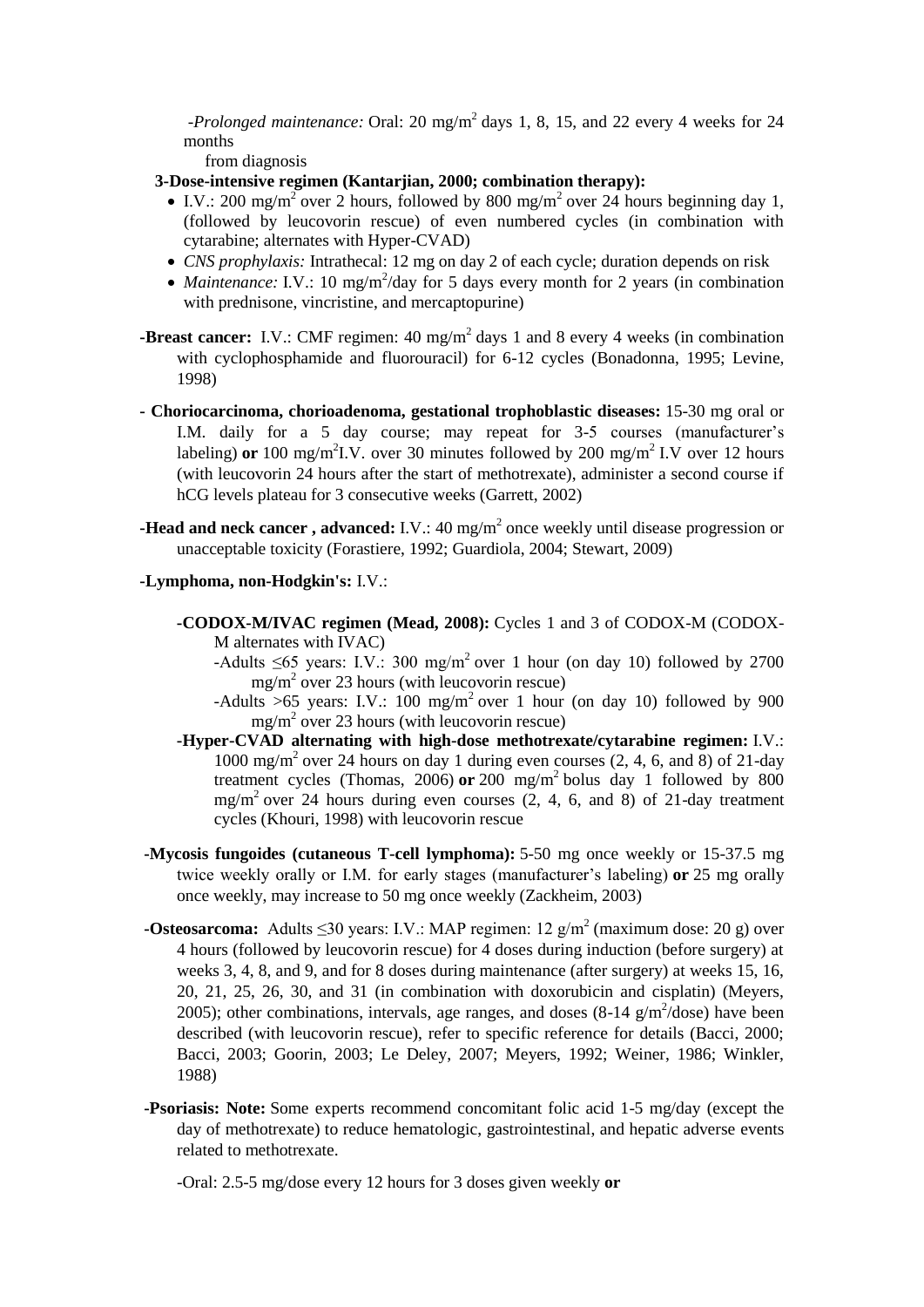-Oral, I.M., SubQ: 10-25 mg/dose given once weekly; titrate to lowest effective dose

- **Note:** An initial test dose of 2.5-5 mg is recommended in patients with risk factors for hematologic toxicity or renal impairment.
- **-Rheumatoid arthritis: Note:** Some experts recommend concomitant folic acid at a dose of least 5 mg/week (except the day of methotrexate) to reduce hematologic, gastrointestinal, and hepatic adverse events related to methotrexate.
	- -Oral (manufacturer labeling): 7.5 mg once weekly or 2.5 mg every 12 hours for 3 doses/week (dosage exceeding 20 mg/week may cause a higher incidence and severity of adverse events); *alternatively,* 10-15 mg once weekly, increased by 5 mg every 2-4 weeks to a maximum of 20-30 mg once weekly has been recommended by some experts
	- -I.M., SubQ (unlabeled route): 10-25 mg once weekly (dosage varies, similar to oral) or 15 mg once weekly (Braun, 2008)**.**

#### *Unlabeled uses:*

- **-Bladder cancer (unlabeled use):** I.V.:
	- **-Dose-dense MVAC regimen:** 30 mg/m<sup>2</sup> day 1 every 2 weeks (in combination with vinblastine, doxorubicin, and cisplatin) (Sternberg, 2001)
	- **-CMV regimen:** 30 mg/m<sup>2</sup> days 1 and 8 every 3 weeks for 3 cycles (in combination with cisplatin, vinblastine and leucovorin rescue) (Griffiths, 2011).
- **-CNS Lymphoma (unlabeled use):** I.V.: 8000 mg/m<sup>2</sup> over 4 hours (followed by leucovorin rescue) every 14 days until complete response or a maximum of 8 cycles; if complete response, follow with 2 consolidation cycles at the same dose every 14 days (with leucovorin rescue), followed by 11 maintenance cycles of 8000 mg/m<sup>2</sup> every 28 days with leucovorin rescue (Batchelor, 2003) or 2500 mg/m<sup>2</sup> over 2-3 hours every 14 days for 5 doses (in combination with vincristine, procarbazine, intrathecal methotrexate, leucovorin, dexamethasone, and cytarabine) (De Angelis, 2002) or 3500 mg/m<sup>2</sup> over 2 hours on day 2 every 2 weeks (in combination with rituximab, vincristine, procarbazine, and leucovorin [with intra-omaya methotrexate 12 mg between days 5 and 12 of each cycle if positive CSF cytology]) for 5 to 7 induction cycles (Shah, 2007)
- **-Crohn's disease, mild/moderate, corticosteroid-dependent or refractory (unlabeled use):**

-Remission induction or reduction of steroid use: I.M., SubQ: 25 mg once weekly

-Remission maintenance: I.M.: 15 mg once weekly

#### **-Dermatomyositis/polymyositis (unlabeled uses):**

- -Oral: Initial: 7.5-15 mg/week, often adjunctively with high-dose corticosteroid therapy; may increase in weekly 2.5 mg increments to target dose of 10-25 mg/week (**Note:** Administration of folate 5-7 mg/week has been used to reduce side effects)
- -I.V., I.M.: Doses of 20-60 mg/week have been employed if failure with oral therapy (doses >50 mg/week may require leucovorin calcium rescue)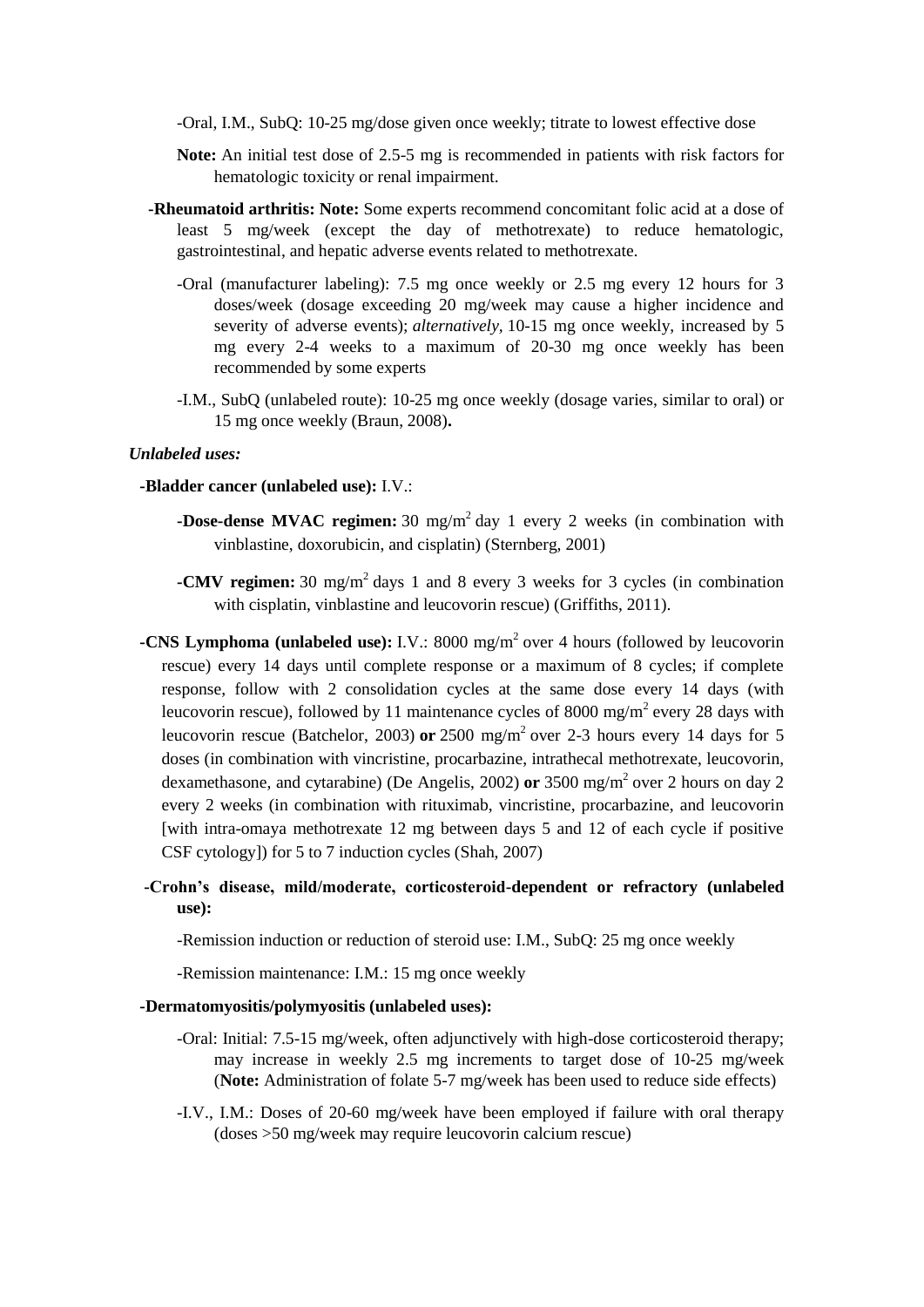#### **-Ectopic pregnancy (unlabeled use):** I.M.:

- -Single-dose regimen: Methotrexate 50 mg/m<sup>2</sup> on day 1; Measure serum hCG levels on days 4 and 7; if needed, repeat dose on day 7
- *-Two-dose regimen:* Methotrexate 50 mg/m<sup>2</sup> on day 1; Measure serum hCG levels on day 4 and administer a second dose of methotrexate 50 mg/m<sup>2</sup>; Measure serum hCG levels on day 7 and if needed, administer a third dose of 50 mg/m<sup>2</sup>
- *-Multidose regimen:* Methotrexate 1 mg/kg on day 1; leucovorin calcium 0.1 mg/kg I.M. on day 2; measure serum hCG on day 2; methotrexate 1 mg/kg on day 3; leucovorin calcium 0.1 mg/kg on day 4; measure serum hCG on day 4; continue up to a total of 4 courses based on hCG concentrations
- **-GVHD (acute) prophylaxis:** I.V.: 15 mg/m<sup>2</sup>/dose on day 1 and 10 mg/m<sup>2</sup>/dose on days 3 and 6 after allogeneic transplant (in combination with cyclosporine and prednisone) or 15 mg/m<sup>2</sup>/dose on day 1 and 10 mg/m<sup>2</sup>/dose on days 3, 6, and 11 after allogeneic transplant (in combination with cyclosporine) or  $15 \text{ mg/m}^2/\text{dose}$  on day 1 and 10 mg/m<sup>2</sup> /dose on days 3, 6, and 11 after allogeneic transplant (in combination with cyclosporine, followed by leucovorin); may omit day 11 methotrexate (Ruutu, 2013)
- **-Nonleukemic meningeal cancer (unlabeled uses):** Intrathecal: 12 mg/dose twice weekly for 4 weeks, then weekly for 4 weeks, then monthly for 4 doses (Glantz, 1998) **or** 10 mg twice weekly for 4 weeks, then weekly for 1 month, then every 2 weeks for 2 months (Glantz, 1999)**or** 10-15 mg twice weekly for 4 weeks, then once weekly for 4 weeks, then a maintenance regimen of once a month (Chamberlain, 2010).
- **-Soft tissue sarcoma (desmoid tumors), advanced (unlabeled use):** I.V.: 30 mg/m<sup>2</sup> every 7-10 days (dose usually rounded to 50 mg) in combination with vinblastine for 1 year (Azzarelli, 2001)
- **-Systemic lupus erythematosus, moderate-to-severe (unlabeled use):** Oral: Initial: 7.5 mg once weekly; may increase by 2.5 mg increments weekly (maximum: 20 mg once weekly), in combination with prednisone (Fortin, 2008)
- **-Takayasu arteritis, refractory or relapsing disease (unlabeled use):** Oral: Initial dose: 0.3 mg/kg/week (maximum: 15 mg/week), titrated by 2.5 mg increments every 1-2 weeks until reaching a maximum tolerated weekly dose of 25 mg (use in combination with a corticosteroid)

## **Geriatric**

Refer to adult dosing; adjust for renal impairment.

- **-Breast cancer:** Patients  $>60$  years: I.V.: CMF regimen: 30 mg/m<sup>2</sup> days 1 and 8 every 4 weeks (in combination with cyclophosphamide and fluorouracil) for up to 12 cycles (Bonadonna, 1995)
- **-Meningeal leukemia:** Intrathecal: Consider a dose reduction (CSF volume and turnover may decrease with age)
- **-Non-Hodgkin lymphoma:** CODOX-M/IVAC regimen (Mead, 2008): Cycles 1 and 3 of CODOX-M (CODOX-M alternates with IVAC): I.V.: 100 mg over 1 hour (on day 10) followed by 900 mg over 23 hours (with leucovorin rescue)
- **-Rheumatoid arthritis/psoriasis:** Oral: Initial: 5-7.5 mg per week, not to exceed 20 mg per week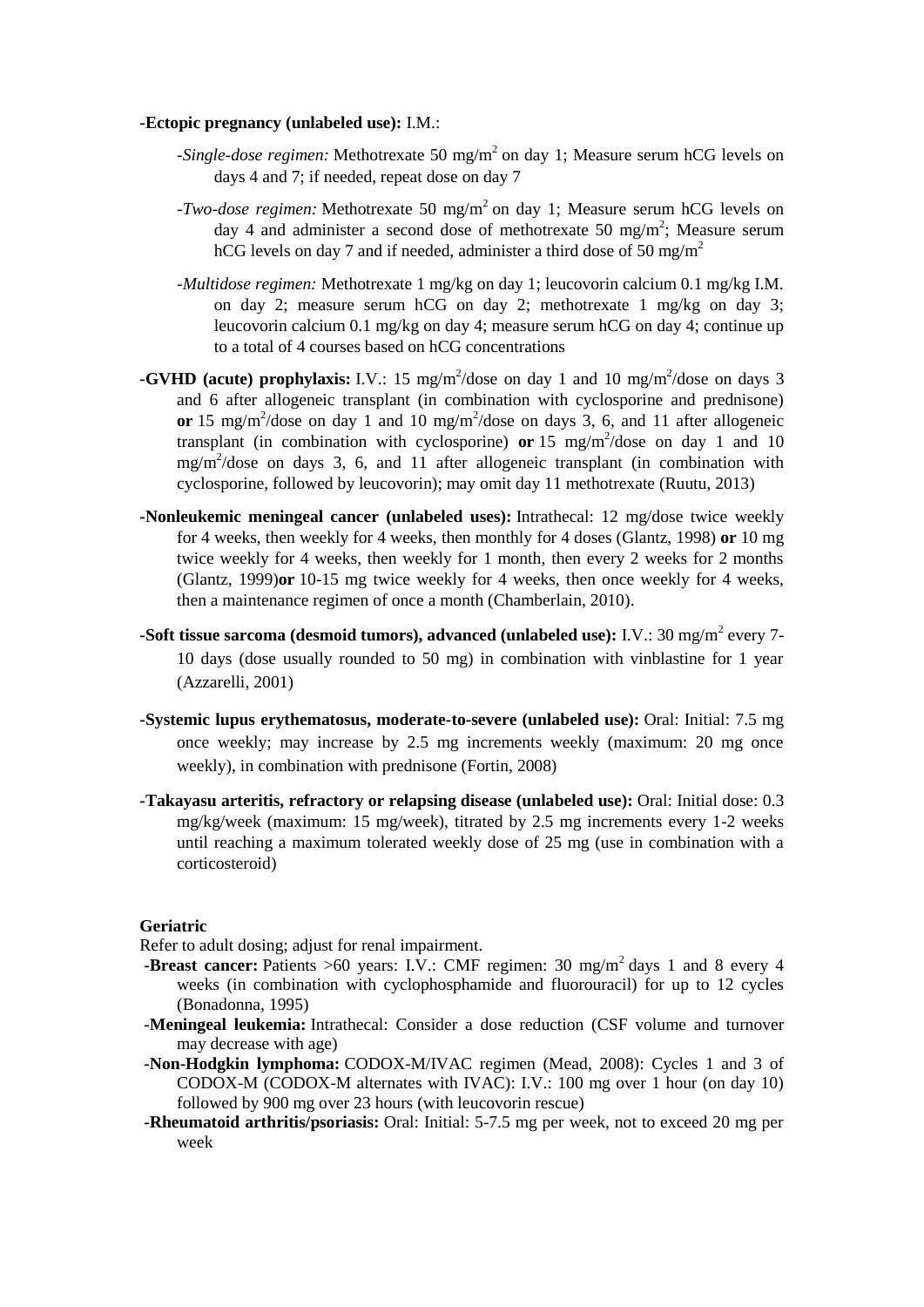**Renal Impairment:** No dosage adjustment provided in the manufacturer's labeling. The following adjustments have been recommended:

-Aronoff, 2007:

- $\bullet$  Cl<sub>cr</sub> 10-50 mL/minute: Administer 50% of dose
- $\bullet$  Cl<sub>cr</sub> <10 mL/minute: Avoid use
- Hemodialysis: Administer 50% of dose
- Continuous renal replacement therapy (CRRT): Administer 50% of dose.

-Kintzel, 1995:

- $Cl<sub>cr</sub>$  46-60 mL/minute: Administer 65% of normal dose
- $Cl_{cr}$  31-45 mL/minute: Administer 50% of normal dose
- $Cl_{cr}$  <30 mL/minute: Avoid use
- Hemodialysis patients with cancer (Janus, 2010): Administer 25% of dose after hemodialysis; monitor closely for toxicity

-High-dose methotrexate, dose-intensive regimen for ALL  $(200 \text{ mg/m}^2)$  over 2 hours, followed by 800 mg/m<sup>2</sup> over 24 hours with leucovorin rescue (Kantarjian, 2000):

- Serum creatinine  $\langle 1.5 \text{ mg/dL} \rangle$ : No dosage adjustment necessary
- Serum creatinine 1.5-2 mg/dL: Administer 75% of dose
- Serum creatinine  $\geq 2$  mg/dL: Administer 50% of dose

## **Hepatic Impairment:**

No dosage adjustment provided in the manufacturer's labeling; use with caution in patients with impaired hepatic function or pre-existing hepatic dysfunction. The following adjustments have been recommended (Floyd, 2006):

- Bilirubin 3.1-5 mg/dL **or** transaminases >3 times ULN: Administer 75% of dose
- $\bullet$  Bilirubin >  $5 \text{ mg/dL}$ : Avoid use

## **Dosing: Obesity**

*ASCO Guidelines for appropriate chemotherapy dosing in obese adults with cancer:* Utilize patient's actual body weight (full weight) for calculation of body surface area- or weightbased dosing, particularly when the intent of therapy is curative; manage regimen-related toxicities in the same manner as for nonobese patients; if a dose reduction is utilized due to toxicity, consider resumption of full weight-based dosing with subsequent cycles, especially if cause of toxicity (eg, hepatic or renal impairment) is resolved (Griggs, 2012).

# **Dosing: Adjustment for Toxicity**

- -Nonhematologic toxicity: Diarrhea, stomatitis, or vomiting which may lead to dehydration: Discontinue until recovery
- -Hematologic toxicity:
- -Psoriasis, rheumatoid arthritis: Significant blood count decrease: Discontinue immediately.
- -Oncologic uses: Profound granulocytopenia and fever: Evaluate immediately; consider broad-spectrum parenteral antimicrobial coverage